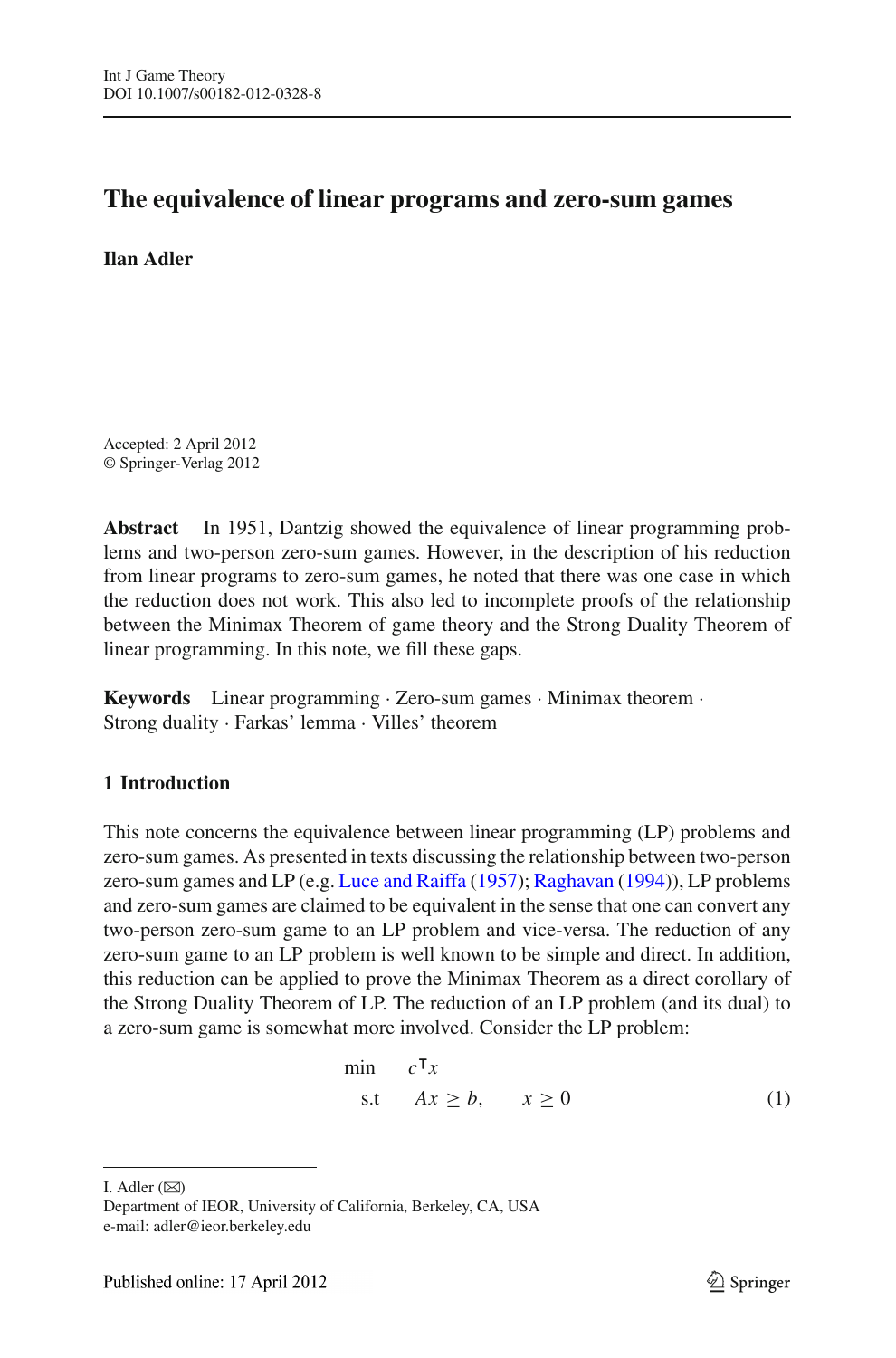<span id="page-1-1"></span>and its dual:

$$
\begin{array}{ll}\n\max & b^{\mathsf{T}} y \\
\text{s.t} & A^{\mathsf{T}} y \le c, \quad y \ge 0\n\end{array} \tag{2}
$$

where  $A \in \mathbb{R}^{m \times d}$ ,  $b, y \in \mathbb{R}^m$ ,  $c, x \in \mathbb{R}^d$ .

A zero-sum game whose payoff matrix  $P \in \mathbb{R}^{n \times n}$  is skew symmetric (i.e.  $P^{\top} =$  $-P$ ) is called a *symmetric game*. A *solution* for such a game is a vector  $z \in \mathbb{R}^n$ satisfying:

<span id="page-1-2"></span>
$$
Pz \ge 0, \quad e^{\mathsf{T}}z = 1, \quad z \ge 0 \quad \text{(where } e \text{ is a vector of 1's)}.
$$

<span id="page-1-0"></span>The Minimax Theorem, as first introduced in [von Neumann](#page-12-2) [\(1928](#page-12-2)), and as applied to a symmetric zero-sum game, states that:

**Theorem 1 (**Minimax Theorem—symmetric zero-sum game) *Given a skew-symmetric matrix P*  $\in \mathbb{R}^{n \times n}$ *, there exists a vector*  $z \in \mathbb{R}^n$  *satisfying [\(3\)](#page-1-0).* 

It is suggested in [Dantzig](#page-12-3)  $(1951)$  $(1951)$  to reduce the pair of LP problems  $(1-2)$  $(1-2)$  to a symmetric zero-sum game with the following payoff matrix:

$$
P = \begin{pmatrix} 0 & A & -b \\ -A^{\mathsf{T}} & 0 & c \\ b^{\mathsf{T}} & -c^{\mathsf{T}} & 0 \end{pmatrix}
$$
 (4)

<span id="page-1-3"></span>We call such a game the *Danzig game* associated with problems  $(1-2)$  $(1-2)$ . Applying Theorem [1](#page-1-2) to [\(4\)](#page-1-3), a solution  $(\bar{y}^\dagger \ \bar{x}^\dagger \ \bar{t})^\dagger$  to the corresponding Dantzig game satisfies:

$$
\begin{pmatrix} 0 & A & -b \\ -A^{\mathsf{T}} & 0 & c \\ b^{\mathsf{T}} & -c^{\mathsf{T}} & 0 \end{pmatrix} \begin{pmatrix} \bar{y} \\ \bar{x} \\ \bar{t} \end{pmatrix} \ge \begin{pmatrix} 0 \\ 0 \\ 0 \end{pmatrix}, \quad \begin{pmatrix} \bar{y} \\ \bar{x} \\ \bar{t} \end{pmatrix} \ge \begin{pmatrix} 0 \\ 0 \\ 0 \end{pmatrix}, \quad e^{\mathsf{T}}\bar{y} + e^{\mathsf{T}}\bar{x} + \bar{t} = 1. \quad (5)
$$

<span id="page-1-5"></span><span id="page-1-4"></span>It is shown in [Dantzig](#page-12-3) [\(1951](#page-12-3)) that:

**Theorem 2** (a)  $\bar{t}(b^{\dagger}\bar{y} - c^{\dagger}\bar{x}) = 0$ .

- (b) If  $\bar{t} > 0$ , then  $\bar{x}t^{-1}$ ,  $\bar{y}t^{-1}$  *are optimal solutions to the primal–dual LP problems pair [\(1](#page-0-0)[–2\)](#page-1-1), respectively.*
- *(c)* If  $b^T\bar{y} c^T\bar{x} > 0$ , then either problem [\(1\)](#page-0-0) or problem [\(2\)](#page-1-1) (possibly both) are *infeasible (so neither has an optimal solution).*

However, this reduction of an LP problem to a zero-sum game is incomplete. Specifically, it is possible to have a solution  $(\bar{y}^\dagger \ \bar{x}^\dagger \ \bar{t})^\dagger$  to [\(5\)](#page-1-4) with  $\bar{t} = b^\dagger \bar{y} - c^\dagger \bar{x} = 0$ which, by itself, does not resolve the optimality, or lack of optimality, of the pair of LP problems [\(1–](#page-0-0)[2\)](#page-1-1). Indeed, the first two references to the equivalence of LP problems and zero-sum games, [Dantzig](#page-12-3) [\(1951\)](#page-12-3) and [Gale et al.](#page-12-4) [\(1951](#page-12-4)), explicitly point out this discrepancy. Again, in his LP tome [Dantzig](#page-12-5) [\(1963](#page-12-5)), Dantzig states that "[t]he reduction of a linear program to a game depends on finding a solution of a game with  $t > 0$ .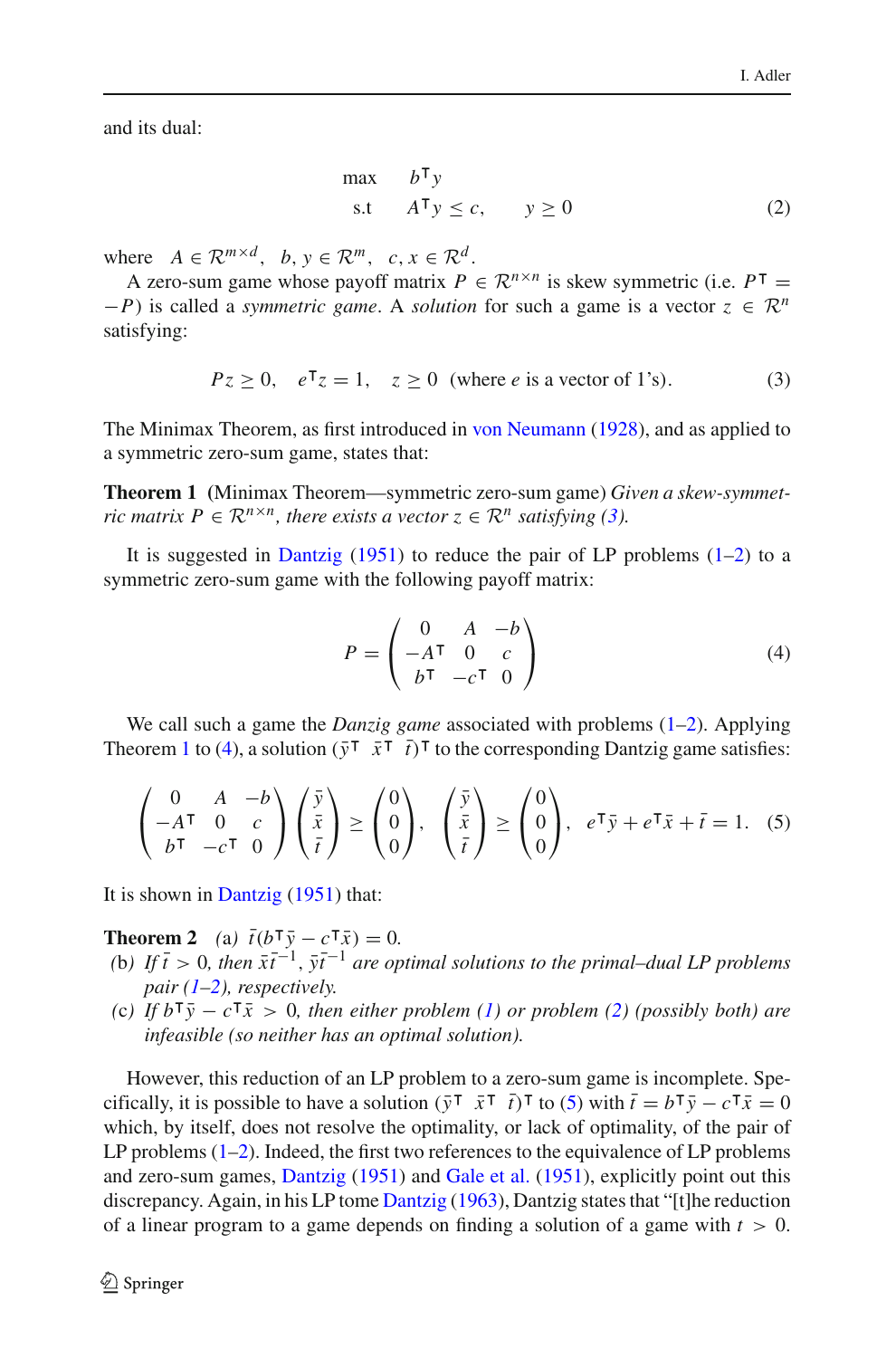If  $t = 0$  in a solution, it does not necessarily mean that an optimal feasible solution to the linear program does not exist." In addition, the typical proof of the Strong Duality Theorem of LP via the Minimax Theorem (e.g. [Raghavan](#page-12-1) [\(1994](#page-12-1))) uses Theorem [2](#page-1-5) together with a version of the well known Farkas' Lemma (see e.g. [Dantzig](#page-12-5) [\(1963](#page-12-5))) which is used to show that there always exists a solution  $(\bar{y}^\top \ \bar{x}^\top \ \bar{t})^\top$  to [\(5\)](#page-1-4) where either  $\bar{t} > 0$  or  $b^{\dagger} \bar{y} - c^{\dagger} \bar{x} > 0$ , and as a consequence of this, one can easily obtain the Strong Duality Theorem. The problem with this approach is that it is well known that the Strong Duality Theorem can be derived directly as a special case of Farkas' Lemma. So in a sense, this approach amounts to a tautology. Over the years, the equivalence of LP problems and zero-sum games seemed to be accepted as folk theory. The goal of this note is to plug this "hole" and to provide a complete treatment of the equivalence between LP problems and zero-sum games.

#### **2 Problem setup, and summary of the results**

To simplify the presentation, we replace the LP problem with a feasibility problem in the so-called *Standard Form*. Specifically, given  $A \in \mathbb{R}^{m \times n}$ ,  $b \in \mathbb{R}^m$ , let

$$
X(A, b) = \{x \mid Ax = b, x \ge 0\}.
$$

We define the *Linear feasibility* (LF) problem as:

 $F(A, b)$ : Either find  $x \in X(A, b)$ , or show that  $X(A, b) = \emptyset$ .

We assume, without loss of generality, that  $A_{\bullet j} \neq 0$  for  $j = 1, \ldots, n$ , and that  $rank(A) = m$ .

Let  $Y(A, b) = \{y \mid y^{\mathsf{T}}A \leq 0, y^{\mathsf{T}}b > 0\}$ . The following lemma, which is the LF problem's analogue of the Weak Duality Theorem of LP, provides a sufficient condition for the infeasibility of  $Ax = b$ ,  $x \ge 0$ .

**Lemma 3** *If*  $Y(A, b) \neq \emptyset$ *, then*  $X(A, b) = \emptyset$ *.* 

*Proof* Suppose  $\bar{x} \in X(A, b)$  and  $\bar{y} \in Y(A, b)$ , then

<span id="page-2-0"></span>
$$
0 \geq (\bar{y}^\mathsf{T} A)\bar{x} = \bar{y}^\mathsf{T} (A\bar{x}) = \bar{y}^\mathsf{T} b > 0.
$$

a contradiction.

If (as in [Dantzig](#page-12-3) [\(1951\)](#page-12-3)—see Theorem [2\)](#page-1-5) by solving an LP problem one means finding an optimal solution if one exists, or else demonstrating that no optimal solution exists, there is no loss of generality in considering the LF problem instead of the LP problem. This is because it is well known that one can present a pair of dual LP problems (such as [\(1\)](#page-0-0) and [\(2\)](#page-1-1)) as an LF problem by combining the constraints of the primal and the dual and adding the constraint  $b^{\mathsf{T}} y \geq c^{\mathsf{T}} x$ .

In order to present  $F(A, b)$  as a symmetric game, we replace the equation  $Ax = b$ with the equivalent two inequalities  $Ax \geq b$  and  $(-e^{\mathsf{T}}A)x \geq -e^{\mathsf{T}}b$ . To construct the associated Dantzig game we consider the following LP problem: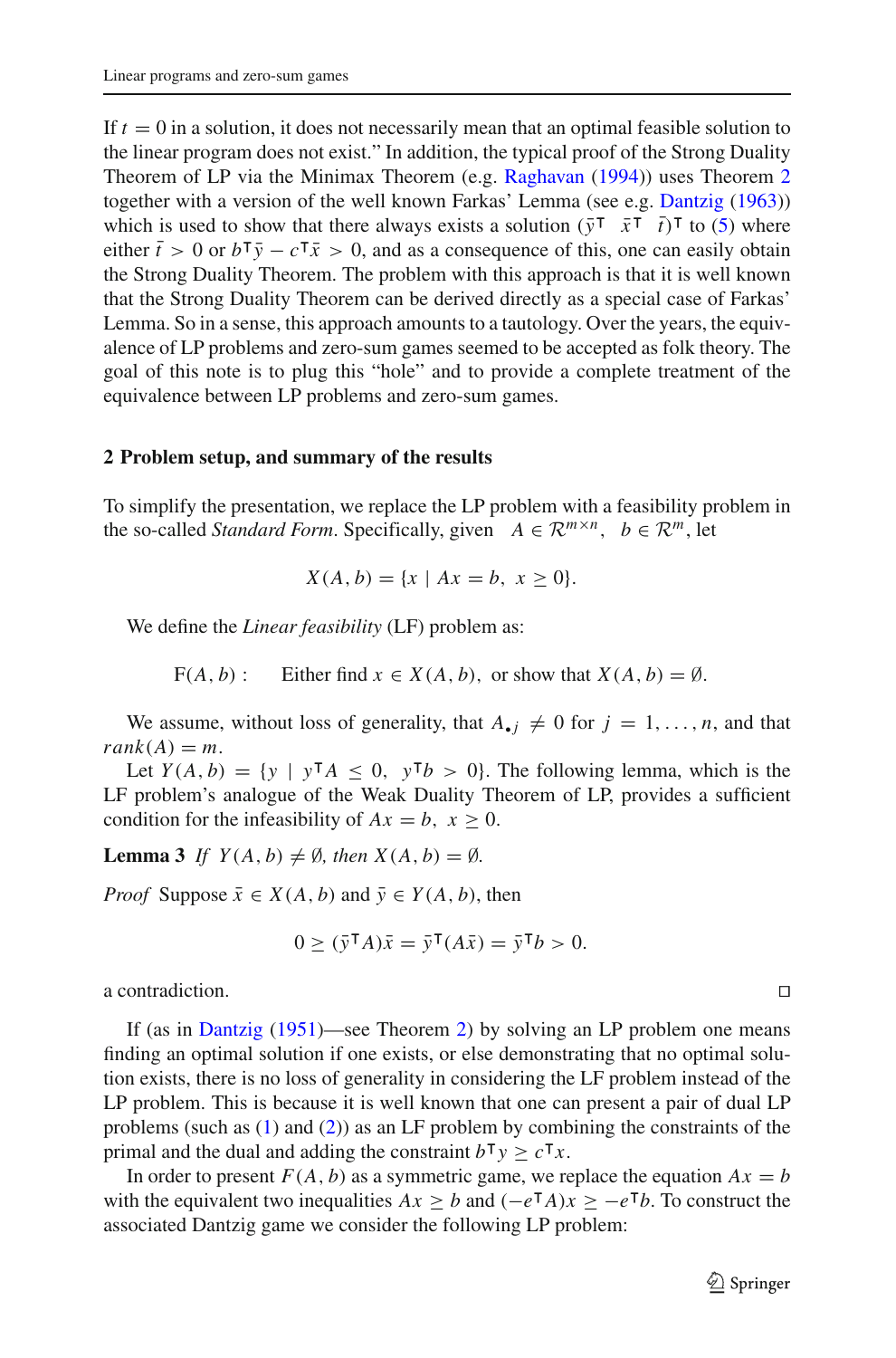$$
\begin{aligned}\n\min u\\ \text{s.t} \quad & Ax + eu \ge b\\ \n& (-e^{\mathsf{T}}A)x + u \ge -e^{\mathsf{T}}b\\ \n& x \ge 0, \ u \ge 0\n\end{aligned}
$$

whose dual is

$$
\max \quad b^{\mathsf{T}}y - (e^{\mathsf{T}}b)v
$$
  
s.t 
$$
A^{\mathsf{T}}y - (A^{\mathsf{T}}e)v \le 0
$$

$$
e^{\mathsf{T}}y + v \le 1
$$

$$
y \ge 0, \quad v \ge 0.
$$

Constructing the corresponding Dantzig game, we observe that its set of solutions (see [1,](#page-0-0) [2,](#page-1-1) [3,](#page-1-0) and [4\)](#page-1-3) is:

$$
\begin{Bmatrix} \begin{pmatrix} y \\ v \\ x \\ u \\ t \end{pmatrix} \end{Bmatrix} \ge \begin{pmatrix} 0 \\ 0 \\ 0 \\ 0 \\ 0 \end{pmatrix} \end{Bmatrix} \begin{Bmatrix} 0 & 0 & A & e & -b \\ 0 & 0 & -e^{\mathsf{T}}A & 1 & e^{\mathsf{T}}b \\ -A^{\mathsf{T}} & A^{\mathsf{T}}e & 0 & 0 & 0 \\ -e^{\mathsf{T}} & -1 & 0 & 0 & 1 \\ b^{\mathsf{T}} & -b^{\mathsf{T}}e & 0 & -1 & 0 \end{Bmatrix} \begin{pmatrix} y \\ v \\ x \\ u \\ t \end{pmatrix} \ge \begin{pmatrix} 0 \\ 0 \\ 0 \\ 0 \end{pmatrix},
$$

$$
e^{\mathsf{T}}y + v + e^{\mathsf{T}}x + u + t = 1 \}
$$

where  $x \in \mathbb{R}^n$ ,  $y \in \mathbb{R}^m$ , and  $u, v, t \in \mathbb{R}$ .

<span id="page-3-0"></span>We refer to a game with the payoff matrix above as the *Dantzig game associated with*  $F(A, b)$ . Expanding the system of inequalities above, we get:

$$
Ax + eu \ge bt,\tag{6a}
$$

$$
(e^{\mathsf{T}}A)x - u \leq (e^{\mathsf{T}}b)t,\tag{6b}
$$

$$
A^{\mathsf{T}}(y - ev) \le 0,\tag{6c}
$$

$$
e^{\mathsf{T}}y + v \le t,\tag{6d}
$$

$$
b^{\mathsf{T}}(y - ev) \ge u,\tag{6e}
$$

$$
x \ge 0, \ u \ge 0, \ y \ge 0, \ v \ge 0, \ t \ge 0 \tag{6f}
$$

$$
e^{\mathsf{T}}x + u + e^{\mathsf{T}}y + v + t = 1.
$$
 (6g)

Thus, we can refer to the set of all the solutions of the Dantzig game associated with  $F(A, b)$  as the set of all  $(x, u, y, v, t)$  satisfying  $(6a-6g)$ . We denote this set by  $G(A, b)$ . In the next proposition we prove the analogue of Theorem [2](#page-1-5) for LF problems and specify a condition that must be satisfied whenever  $F(A, b)$  is not resolved by solving its associated Dantzig game.

<span id="page-3-1"></span>**Proposition 4** *Let*  $(\tilde{x}, \tilde{u}, \tilde{y}, \tilde{v}, \tilde{t}) \in G(A, b)$ *.* 

(a) Suppose 
$$
\tilde{t} > 0
$$
,  
(i) If  $\tilde{u} = 0$ , then  $\tilde{x}\tilde{t}^{-1} \in X(A, b)$ .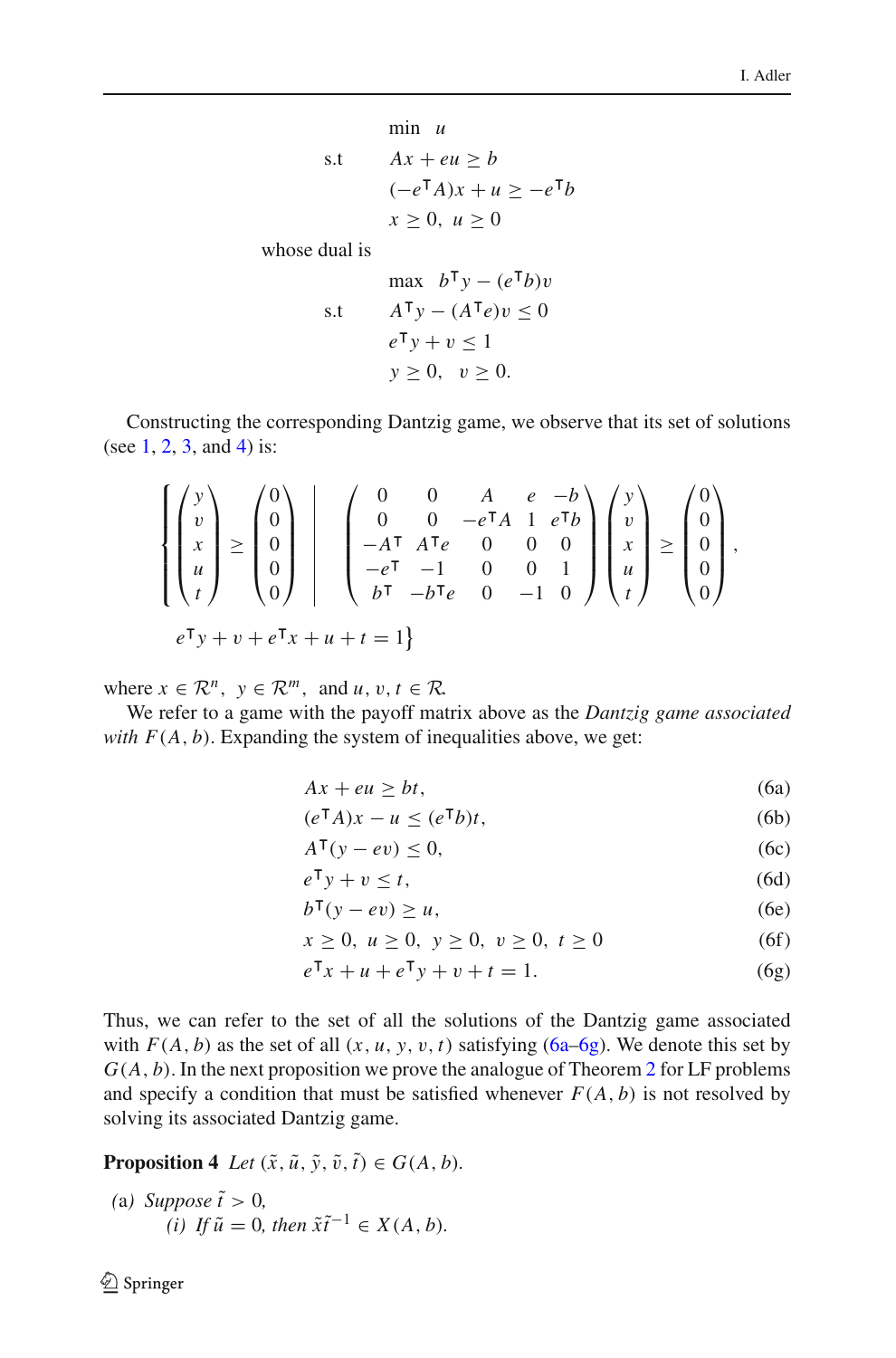*(ii) If*  $\tilde{u} > 0$ *, then*  $X(A, b) = \emptyset$ *. (b) If*  $\tilde{t} = 0$ *, then*  $0 \neq \tilde{x} \in X(A, 0)$ *.* 

*Proof* (a) (*i*) Follows from  $(6a)$ ,  $(6b)$ , and  $(6f)$ . (*ii*) Follows from [\(6c\)](#page-3-0), [\(6e\)](#page-3-0), and Lemma [3,](#page-2-0) as  $(\tilde{y} - e\tilde{v}) \in Y(A, b)$ . (b)  $\tilde{t} = 0 \Rightarrow$  (by [\(6d\)](#page-3-0) and [\(6f\)](#page-3-0))  $\tilde{y} = 0$ ,  $\tilde{v} = 0$ ,  $\Rightarrow$  (by [\(6e\)](#page-3-0) and (6f))  $\tilde{u} = 0$ .  $\tilde{y} = 0, \ \tilde{u} = \tilde{v} = \tilde{t} = 0, \ \Rightarrow \ \text{(by (6g))} \ \tilde{x} \neq 0. \ \tilde{t} = \tilde{u} = 0 \ \Rightarrow$  $\tilde{y} = 0, \ \tilde{u} = \tilde{v} = \tilde{t} = 0, \ \Rightarrow \ \text{(by (6g))} \ \tilde{x} \neq 0. \ \tilde{t} = \tilde{u} = 0 \ \Rightarrow$  $\tilde{y} = 0, \ \tilde{u} = \tilde{v} = \tilde{t} = 0, \ \Rightarrow \ \text{(by (6g))} \ \tilde{x} \neq 0. \ \tilde{t} = \tilde{u} = 0 \ \Rightarrow$ (by [\(6a\)](#page-3-0), [\(6b\)](#page-3-0) and [\(6f\)](#page-3-0))  $A\tilde{x} = 0$ ,  $\tilde{x} \ge 0$ .  $\Box$ 

Our main goal in this note is to show how to reduce  $F(A, b)$  to a zero-sum game. Specifically, our goal is to show how one can solve any LF problem by way of solving a zero-sum game. To have a meaningful reduction, we consider, as discussed in the beginning of Sect. [3,](#page-4-0) only strongly polynomial reductions. In the rest of Sect. [3,](#page-4-0) we present two strongly polynomial reductions of LF problems to zero-sum games. The first is a *Karp type* reduction based on solving a single Dantzig game of a modified LF problem. This reduction is shown to be strongly polynomial whenever *A*, *b* are composed of algebraic numbers. The second reduction is a *Cook type* reduction, where a solver for zero-sum games is used as an oracle which is called up to *n* times, starting with the original LF problem and continues with progressively strictly smaller LF problems. This reduction is strongly polynomial even when *A*, *b* are composed of real numbers.

The analogue of the Strong Duality Theorem for the FL problem is the well-known Farkas' Lemma [Farkas](#page-12-6) [\(1902](#page-12-6)). In fact, it is well established (see e.g [Dantzig](#page-12-5) [\(1963](#page-12-5))) that the Strong Duality Theorem is a direct corollary of Farkas' Lemma which is presented below.

<span id="page-4-1"></span>**Theorem 5** (Farkas' Lemma) *X*(*A*, *b*)  $\neq$  Ø *if and only if Y*(*A*, *b*) = Ø.

In Sect. [4](#page-9-0) we provide a proof of Farkas' Lemma that is derived directly from the Minimax Theorem. The proof is based on the observation that Ville's Theorem [Ville](#page-12-7) [\(1938\)](#page-12-7), a well-known homogenous variant of Farkas' Lemma, is a direct corollary of the Minimax Theorem. We use the following notation throughout this note. Given a matrix  $A \in \mathbb{R}^{m \times n}$ , and subsets  $I \subseteq \{1, ..., m\}$  and  $J \subseteq \{1, ..., n\}$ , we denote by *AI J* the submatrix of *A* whose rows and columns are indexed by *I* and *J* respectively. When  $I = \{1, \ldots, m\}$ , we replace  $A_{IJ}$  with  $A_{\bullet}$ . We use *e* to denote a column vector of  $1$ 's.

#### <span id="page-4-0"></span>**3 Reduction of LF problems to zero-sum games**

In this section we discuss reductions of LF problems to zero-sum games. Typically, in complexity theory, meaningful reductions are required to be polynomial, that is, the effort of the reduction, as well as the effort to recover the solution, is required to be polynomial in the size of the problem. In addition, the size of the resultant reduction should be bounded by a polynomial function of the size of the presentation of the original problem. To make the reduction meaningful in the framework of complexity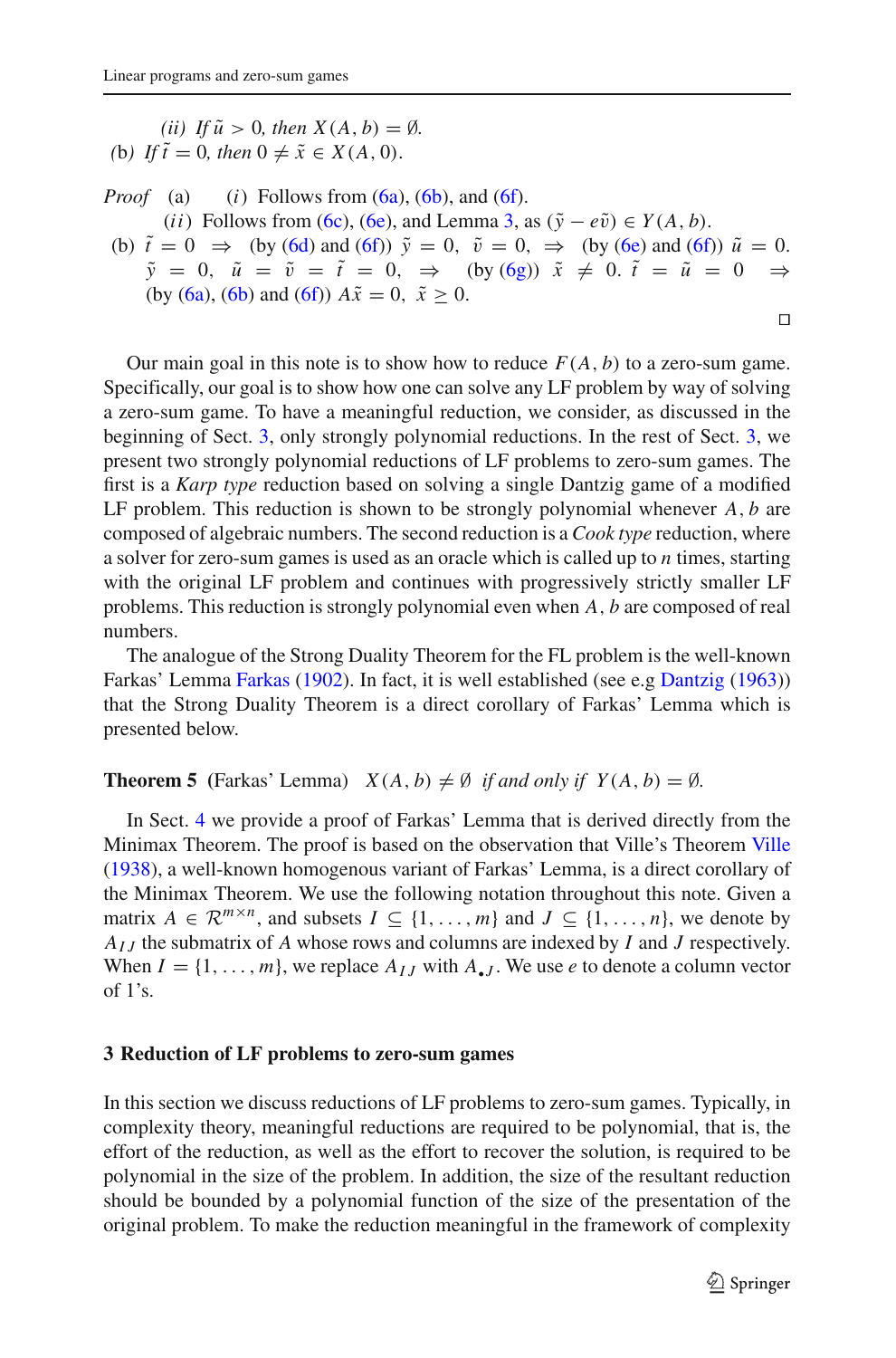theory and given that any LF problem with rational data is known to be solved in time polynomial in the size of the problem (measured as the number of bits needed to encode the data), we consider only reductions where the effort (in terms of number of basic arithmetic operations) is bounded above by a polynomial in *m* and *n* (the size of the matrix of coefficients underlying the LF problem), and where the number of rows and columns of the payoff matrix of the zero-sum game(s) used in the reduction is (are) bounded above by a polynomial in *m* and *n*. In addition, when the reduction is applied to rational input, the size of the numbers occurring during the reduction is polynomially bounded in the dimension of the input and the size of the input numbers. We call such reductions *strongly polynomial*.

In Subsect. [3.1](#page-5-0) we present a *Karp-type* reduction in which *F*(*A*, *b*) is reduced in time polynomial in *m* and *n* to a single Dantzig game whose payoff matrix is of size  $(m+n+4) \times (m+n+4)$ , and whose solution can be trivially converted to resolve *F*(*A*, *b*) as specified in Proposition [4.](#page-3-1) However, this reduction is critically dependent on uniform bounding below the absolute values of the determinants of all  $m \times m$ nonsingular submatrices of the underlying matrix of coefficients, which can be easily computed in strongly polynomial time for rational data. In fact, an analogue bound is applicable when the data is algebraic. However, the question of whether, for matrices whose data is real, one can find such a bound in strongly polynomial time is open. As a consequence, we are able to show that this reduction is strongly polynomial only for LF with algebraic data.

In Subsect. [3.2](#page-7-0) we present a *Cook-type* reduction in which a zero-sum game solver is used up to *n* times as an oracle, and where the size of the payoff matrix of each game is at most  $(m + n + 3) \times (m + n + 3)$  and where, for rational data, the size of the matrix entries are bounded above by polynomial function of the problem's size. The reduction of  $F(A, b)$  to the initial game and the conversion of the solution of the final game to a solution for  $F(A, b)$  can be trivially carried out in time polynomial in *m* and *n*. The rest of the effort of the reduction is also strongly polynomial. This reduction is applicable even when the data is composed of real numbers.

#### <span id="page-5-0"></span>3.1 **Karp-type reduction**

Recall that it is shown in Proposition [4](#page-3-1) that if the solution of the Dantzig game associated with  $F(A, b)$  does not provide a resolution to  $F(A, b)$ , then we obtain 0  $\neq$  $\tilde{x} \in X(A, 0)$ . Noting that this case occurs if and only if the set  $X(A, b)$  is unbounded (whenever it is nonempty), we add the constraint  $e^Tx \le \beta$  (where  $\beta > 0$ ) which bounds the set  $X(A, b) \cap \{x \mid e^{\mathsf{T}}x \leq \beta\}$  whenever it is nonempty. To express this problem in standard form, we define

$$
\hat{A} = \begin{pmatrix} A & 0 \\ e^{\mathsf{T}} & 1 \end{pmatrix}, \ \hat{b}(\beta) = \begin{pmatrix} b \\ \beta \end{pmatrix}.
$$

Now, we replace  $X(A, b)$  with  $X(\hat{A}, \hat{b}(\beta))$  where  $\beta$  is a positive scalar.<sup>1</sup> In the following two propositions, we show that the Dantzig game associated with  $F(\hat{A}, \hat{b}(\beta))$ 

<span id="page-5-1"></span><sup>&</sup>lt;sup>1</sup> Note that *X*( $\hat{A}$ ,  $\hat{b}(\beta)$ ) has an additional variable,  $x_{n+1}$ , corresponding to the last column of  $\hat{A}$ .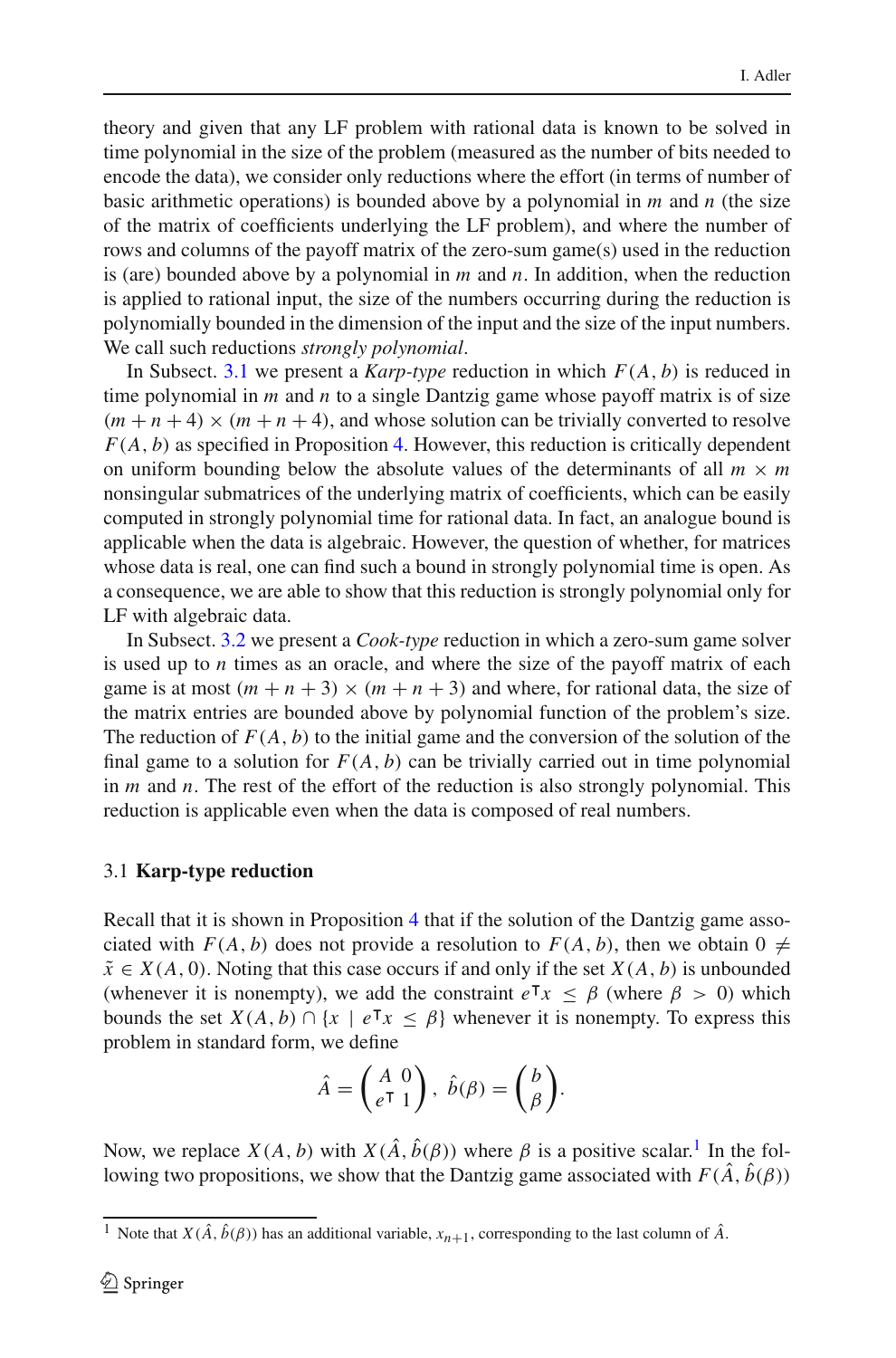<span id="page-6-2"></span>always resolves it, and that for sufficiently large  $\beta$ ,  $F(\hat{A}, \hat{b}(\beta))$  can be solved in lieu of  $F(A, b)$ .

**Proposition 6** *Let*  $\beta > 0$ *. If*  $(\tilde{x}, \tilde{u}, \tilde{y}, \tilde{v}, \tilde{t}) \in G(\hat{A}, \hat{b}(\beta))$ *, then*  $\tilde{t} > 0$ *.* 

*Proof* Since  $X(\hat{A}, \hat{b}(\beta))$  is bounded if nonempty, we have that  $X(\hat{A}, 0) = \{0\}$ . Thus, by Proposition [4,](#page-3-1)  $\tilde{t} > 0$ .  $\tilde{t} > 0.$ 

<span id="page-6-0"></span>**Proposition 7** *Let*  $A \in \mathbb{R}^{m \times n}$ ,  $b \in \mathbb{R}^m$ , where  $A_{\bullet i} \neq 0$  for  $j = 1, \ldots, n$ . Then, there *exists*  $\beta(A, b)$  *such that for all*  $\beta \geq \beta(A, b)$ ,  $X(A, b) \neq \emptyset$  *if and only if*  $X(\hat{A}, \hat{b}(\beta)) \neq \emptyset$ ∅*.*

The key to the proof of Proposition [7](#page-6-0) is a well known theorem [\(Carathodory](#page-12-8) [\(1911](#page-12-8))) that we present as Lemma  $8$ . For a vector  $x$ , we denote:

$$
J^+(x) = \{j \mid x_j > 0\}, J^-(x) = \{j \mid x_j < 0\}, J^0(x) = \{j \mid x_j = 0\},
$$
  

$$
J^{\pm}(x) = \{j \mid x_j \neq 0\}.
$$

<span id="page-6-1"></span>**Lemma 8** (Caratheodory's Theorem) *Suppose*  $X(A, b) \neq \emptyset$  *where*  $A_{\bullet i} \neq 0$  *for*  $j = 1, \ldots, n$ . Then, there exists  $\bar{x} \in X(A, b)$  such that the columns of  $A_{\bullet}I^+(\bar{x})$  are *linearly independent.*

*Proof of Proposition* [7](#page-6-0) Suppose  $(\bar{x}_1 \dots \bar{x}_{n+1})^{\mathsf{T}} \in X(\hat{A}, \hat{b}(\beta))$ , then clearly  $(\bar{x}_1 \dots \bar{x}_{n+1})^{\mathsf{T}}$  $(\bar{x}_n)^\top \in X(A, b)$ . Next, we prove that there exists  $\beta(A, b)$  such that for all  $\beta \geq$  $\beta(A, b), X(A, b) \neq \emptyset$  implies  $X(\hat{A}, \hat{b}(\beta)) \neq \emptyset$ . Suppose  $X(A, b) \neq \emptyset$  and let

 $S(A, b) = \{x \mid Ax = b, \text{ and the columns of } A_{\bullet} \}$  are linearly independent.

$$
(7)
$$

By the assumption that  $rank(A) = m$ , we have  $|S(A, b)| \ge 1$ . Suppose  $\tilde{x} \in S(A, b)$ . Since the columns of  $A_{\bullet}$ *J*±( $\tilde{x}$ ) are linearly independent,  $\tilde{x}_{J}$ ±( $\tilde{x}$ ) is the unique solution of  $A_{\bullet}J^{\pm}(\tilde{x})X_{J^{\pm}(\tilde{x})}=b$ . Thus,  $|S(A, b)| \leq 2^n$ , establishing the existence of

$$
\beta(A, b) = \max_{x \in S(A, b)} e^{\mathsf{T}} x + 1.
$$
\n(8)

<span id="page-6-3"></span>Now, since  $X(A, b) \neq \emptyset$  and by Lemma [8,](#page-6-1) there exists  $\bar{x} \in X(A, b) \cap S(A, b)$ , so  $e^{\mathsf{T}}\bar{x} \leq \beta(A, b)$ , which implies that  $(\bar{x} \ \beta - e^{\mathsf{T}}\bar{x})^{\mathsf{T}} \in X(\hat{A}, \hat{b}(\beta))$  for all  $\beta \geq \beta(A, b)$ .  $\Box$ 

In view of Propositions [4,](#page-3-1) [6,](#page-6-2) and [7,](#page-6-0) it is apparent that any solution to the Dantzig game associated with  $F(\hat{A}, \hat{b}(\beta))$  with  $\beta \geq \beta(A, b)$  as specified in [\(8\)](#page-6-3), resolves *F*(*A*, *b*). The key issue, though, is how to compute an upper bound to  $\beta(A, b)$  in strongly polynomial time. Note that the members of *S*(*A*, *b*) correspond to the basic solutions of  $Ax = b$ . By Cramer's rule (and by the assumption that  $rank(A) = m$ ), we have that each component of a basic solution to  $Ax = b$  is a ratio  $\frac{D_2}{D_1}$  of two determinants,  $D_1$  which is the determinant of an  $m \times m$  nonsingular submatrix of A,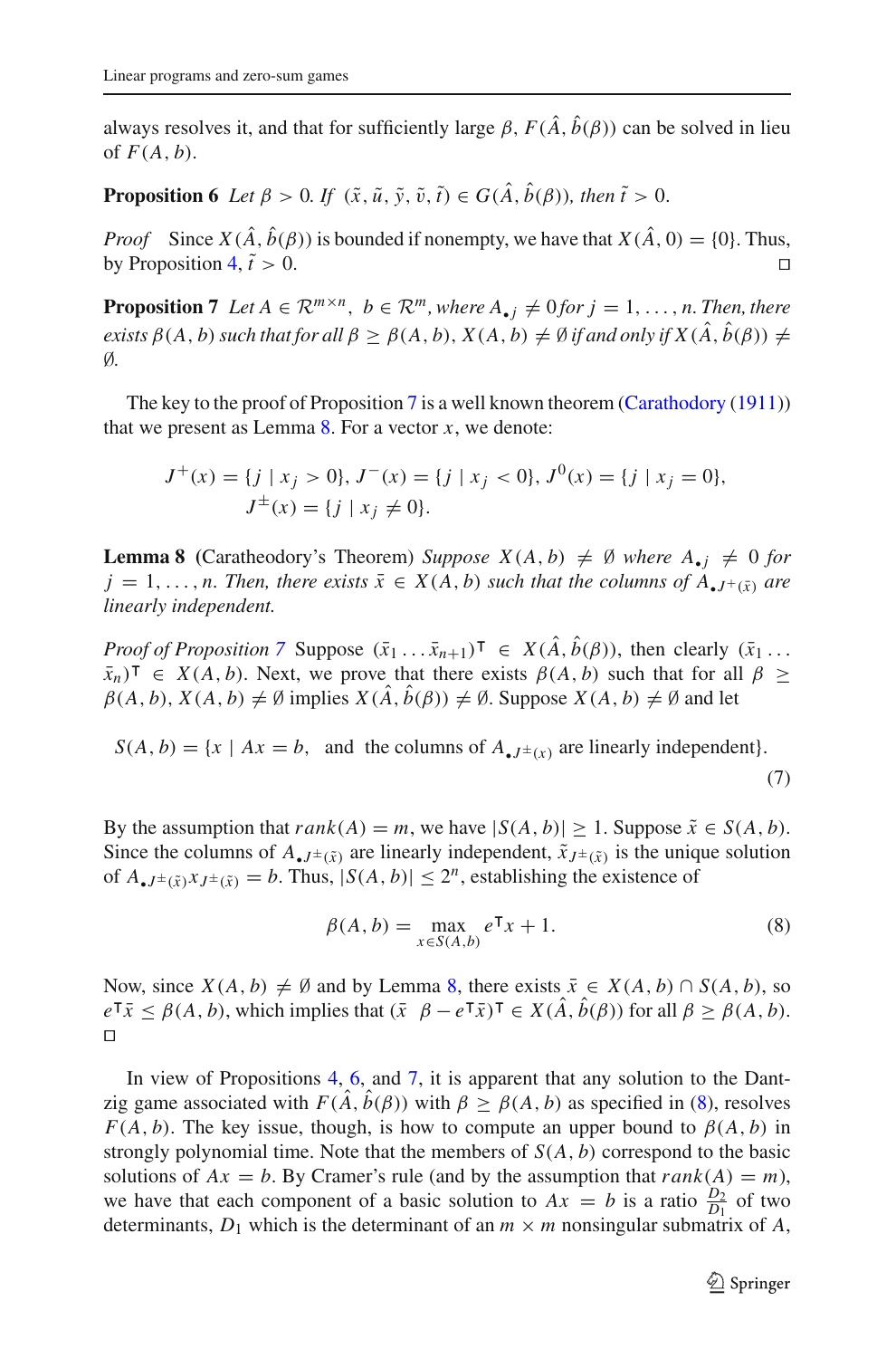and  $D_2$  which is the same as  $D_1$  with *b* replacing one of its columns. Specifically, we can set an upper bound  $\hat{\beta}$  for  $\beta(A, b)$ , where

$$
\hat{\beta} = m \frac{\delta_{max}}{\delta_{min}} + 1
$$

where

 $\delta_{max} = \max \{ |det(D)| \text{ over all } m \times m \text{ submatrices } D \text{ of } (A \ b) \},$  $\delta_{min} = \min\{|det(D)|\}$  over all  $m \times m$  nonsingular submatrices *D* of *A*.

A routinely used upper bound for  $\delta_{max}$  in the LP literature is  $(\sqrt{m}\theta)^m$ , where  $\theta$  is the largest absolute value of the entries in  $(A, b)$ . In addition, when the data of the problem is rational we can assume, without loss of generality, that all the entries of  $(A, b)$  are integers which implies that  $\delta_{min} \geq 1$ . Thus, for the case of integer data, one can calculate in strongly polynomial time the following upper bound on  $\hat{\beta}$  (and hence on  $\beta(A,b)$ :

$$
\hat{\beta} \le m(\sqrt{m}\theta)^m + 1.
$$

It is shown in [Adler and Beling](#page-12-9)  $(1997)$  $(1997)$  that if the entries of  $(A, b)$  are algebraic numbers, a similar upper bound to  $\hat{\beta}$  can be calculated in strongly polynomial time. However, if the data is real, it is not known whether it is possible to calculate in strongly polynomial time a positive lower bound to  $\delta_{min}$  and hence, an upper bound to  $\hat{\beta}$  (for a discussion on those bounds see e.g. [Megiddo](#page-12-10) [\(1990](#page-12-10))). Thus, the reduction in this section is proved to be valid only for LP problems with algebraic data.

## <span id="page-7-0"></span>3.2 **Cook-type reduction**

In this subsection we show how to resolve  $F(A, b)$  by using a zero-sum game solver as an oracle that is called at most *n* times. Given  $F(A, b)$ , the reduction starts by solving the Dantzig game associated with it. By Proposition [4,](#page-3-1) we either resolve  $F(A, b)$  or obtain  $0 \neq \tilde{x} \in X(A, 0)$ . The basis for the reduction is the observation that in the latter case, we can relax the nonnegativity of the variables indexed by  $J^+(\tilde{x})$ . Given  $J \subseteq \{1, \ldots, n\}$ , we define

$$
X(A, b, J) = \{x \mid Ax = b, x_J \ge 0\}.
$$

<span id="page-7-1"></span>Specifically, we show in Proposition [9](#page-7-1) that *X*(*A*, *b*) can be replaced by *X*(*A*, *b*,  $J^0(\tilde{x})$ ). This new problem allows us to substitute out the variables indexed by  $J^+(\tilde{x})$  from the LF problem corresponding to  $X(A, b, J^0(\tilde{x}))$ , leading to a strictly smaller equivalent problem. This process is repeated at most *n* times before we necessarily resolve  $F(A, b)$ . We also show that the reduction is strongly polynomial and that it is valid when the data is real. We start the presentation of the reduction with the following proposition: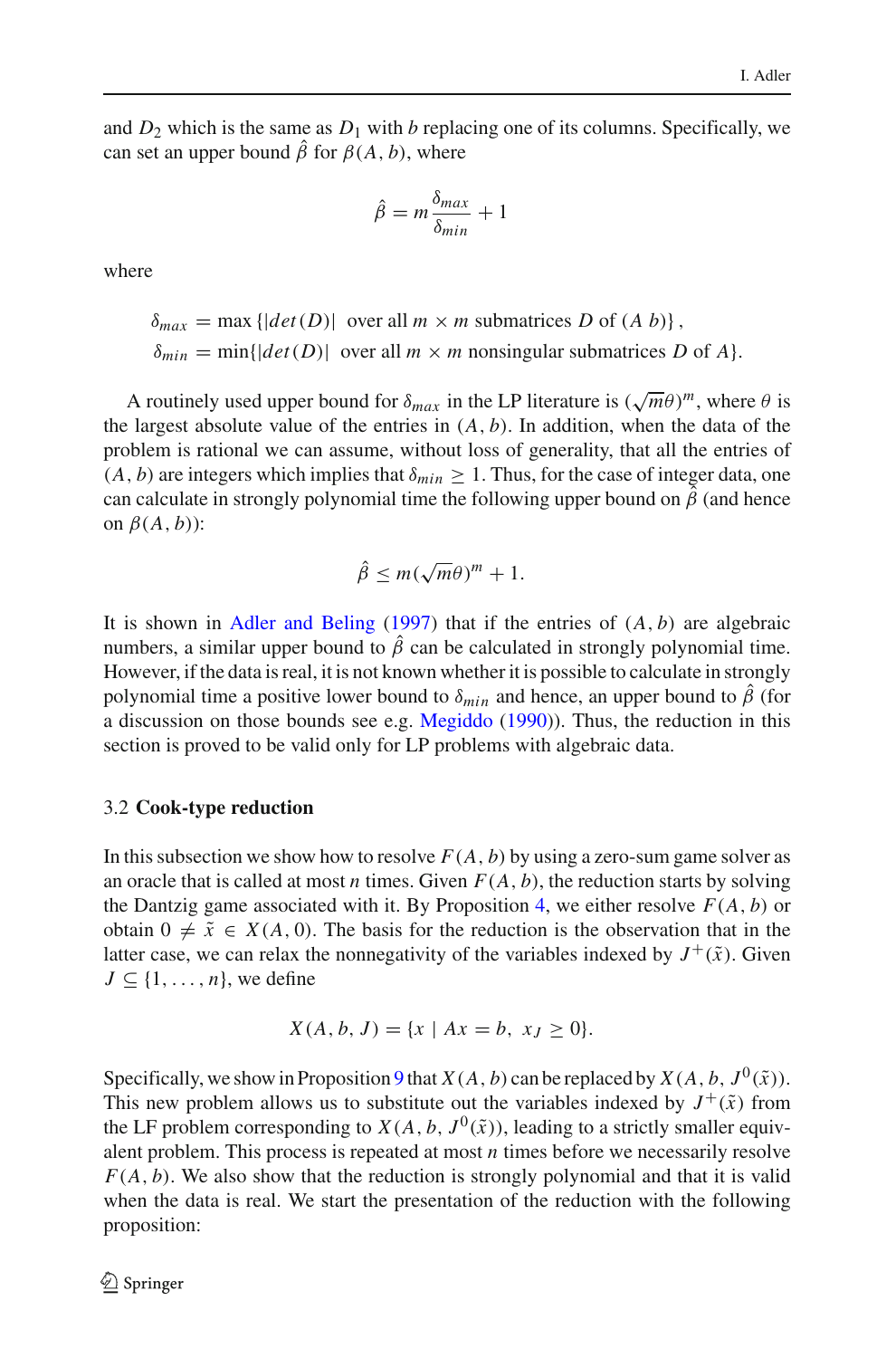**Proposition 9** *Let*  $0 \neq \tilde{x} \in X(A, 0)$ *. Then,*  $X(A, b) \neq \emptyset$  *if and only if*  $X(A, b, J^0)$  $(\tilde{x}) \neq \emptyset$ .

*Proof* Clearly  $X(A, b) \subseteq X(A, b, J^0(\tilde{x}))$ . Suppose  $\hat{x} \in X(A, b, J^0(\tilde{x}))$ , and that  $J^{-}(\hat{x}) \neq \emptyset$  (so  $\hat{x} \notin X(A, b)$ ). For  $\alpha \in \mathcal{R}$ , let  $x(\alpha) = \hat{x} + \alpha \tilde{x}$ . Thus,

$$
Ax(\alpha) = A(\hat{x} + \alpha \tilde{x}) = A\hat{x} + \alpha A\tilde{x} = b + \alpha 0 = b.
$$

Let  $\bar{\alpha} = \max_{j \in J^-(\hat{x})}(-\frac{\hat{x}_j}{\tilde{x}_j})$ . Since  $\tilde{x}_{J^+}(\tilde{x}) > 0$  and  $J^-(\hat{x}) \subseteq J^+(\tilde{x})$ , we have  $x(\alpha) =$  $\hat{x} + \alpha \tilde{x} \ge 0$  for all  $\alpha \ge \alpha \tilde{\alpha}$ . Thus,  $x(\alpha) \in X(A, b)$  for all  $\alpha \ge \alpha$ , so we conclude that  $X(A, b, J^0(\tilde{x})) \neq \emptyset$  implies  $X(A, b) \neq \emptyset$ .

A standard technique for handling unrestricted variables in a system of linear equations is to create an equivalent system of equations in which the unrestricted variables are substituted out of the system. Specifically, let  $0 \neq \tilde{x} \in X(A, 0)$  and denote  $J^+ = J^+(\tilde{x})$ ,  $J^0 = J^0(\tilde{x})$ , and  $\ell = rank(A, I^+)$  (note that  $\ell \ge 1$ ).

If  $J^0 = \emptyset$ , then  $F(A, b, J^0)$  corresponds to a system of linear equations with no nonnegativity constraints. Hence, it can be resolved by Gaussian elimination.

If  $J^0 \neq \emptyset$ , then one can compute (see e.g. [Dantzig](#page-12-5) [\(1963\)](#page-12-5)):

$$
H \in \mathcal{R}^{(m-\ell)\times|J^0|}, \ F \in \mathcal{R}^{m\times m}, \ D \in \mathcal{R}^{|J^+|\times|J^0|}, \ h \in \mathcal{R}^{(m-\ell)} \text{ and } d \in \mathcal{R}^{|J^+|}, \tag{9}
$$

<span id="page-8-1"></span><span id="page-8-0"></span>such that:

If 
$$
\bar{x} \in X(A, b)
$$
 then  $\bar{x}_{J^0} \in X(H, h)$ , (10a)  
if  $\bar{x}_{J^0} \in X(H, h)$  then, letting  $\bar{x}_{J^+} = d - D\bar{x}_{J^0}$ , we have  $\bar{x} \in X(A, b, J^0)$ , (10b)  
for a given  $u \in \mathbb{R}^{(m-\ell)}$ , let  $y^{\mathsf{T}} = (0 \ u^{\mathsf{T}})F$ , then  $y^{\mathsf{T}}A = (0 \ u^{\mathsf{T}}H)$ ,  $y^{\mathsf{T}}b = u^{\mathsf{T}}h$ .

$$
(10c)
$$

Now, we can construct a valid reduction of  $F(A, b)$  as follows:

- (i) We start by solving the Dantzig's game associated with  $F(A, b)$ . By Proposition [4,](#page-3-1) if  $F(A, b)$  is not resolved by solving the game then we obtain  $0 \neq \tilde{x} \in F(A, 0)$ .
- (ii) Set  $J^+ = J^+(\tilde{x})$ ,  $J^0 = J^0(\tilde{x})$ , and compute *H*, *D*, *F*, *h* and *d* as in [\(9\)](#page-8-0).
- (iii) Solve the Dantzig's game associated with  $F(H, h)$ .
- (iv) By Proposition [4](#page-3-1) we get one of the following three cases:
	- (iv-a) We get  $\bar{x}_{J^0} \in X(H, h)$ . Then, by [\(10b\)](#page-8-1) and Proposition [9,](#page-7-1) we can construct  $\bar{x} \in X(A, b)$  and we are done.
	- (iv-b) We get  $\bar{u}$  such that  $\bar{u}^\top H \leq 0$ ,  $\bar{u}^\top h > 0$ . Then, by [\(10c\)](#page-8-1), we can construct  $\bar{y}$  such that  $\bar{y}^\mathsf{T} A \leq 0$  and  $\bar{y}^\mathsf{T} b > 0$  (so by Lemma [3,](#page-2-0)  $X(A, b) = \emptyset$ ) and we are done.
	- (iv-c) We get  $0 \neq \bar{x}_{J^0} \in X(H, 0)$ . Then by [\(10b\)](#page-8-1) and Proposition [9](#page-7-1) we can construct  $0 \neq \overline{x} \in X(A, 0)$ . Note that since  $\tilde{x}, \overline{x} \in X(A, 0)$  then  $\tilde{x} + \overline{x} \in X(A, 0)$ *X*(*A*, 0) and *J*<sup>+</sup> ⊂ {*j* |  $\tilde{x}_i + \bar{x}_j > 0$ }. We now set  $\tilde{x} \leftarrow \tilde{x} + \bar{x}$  and go to (ii).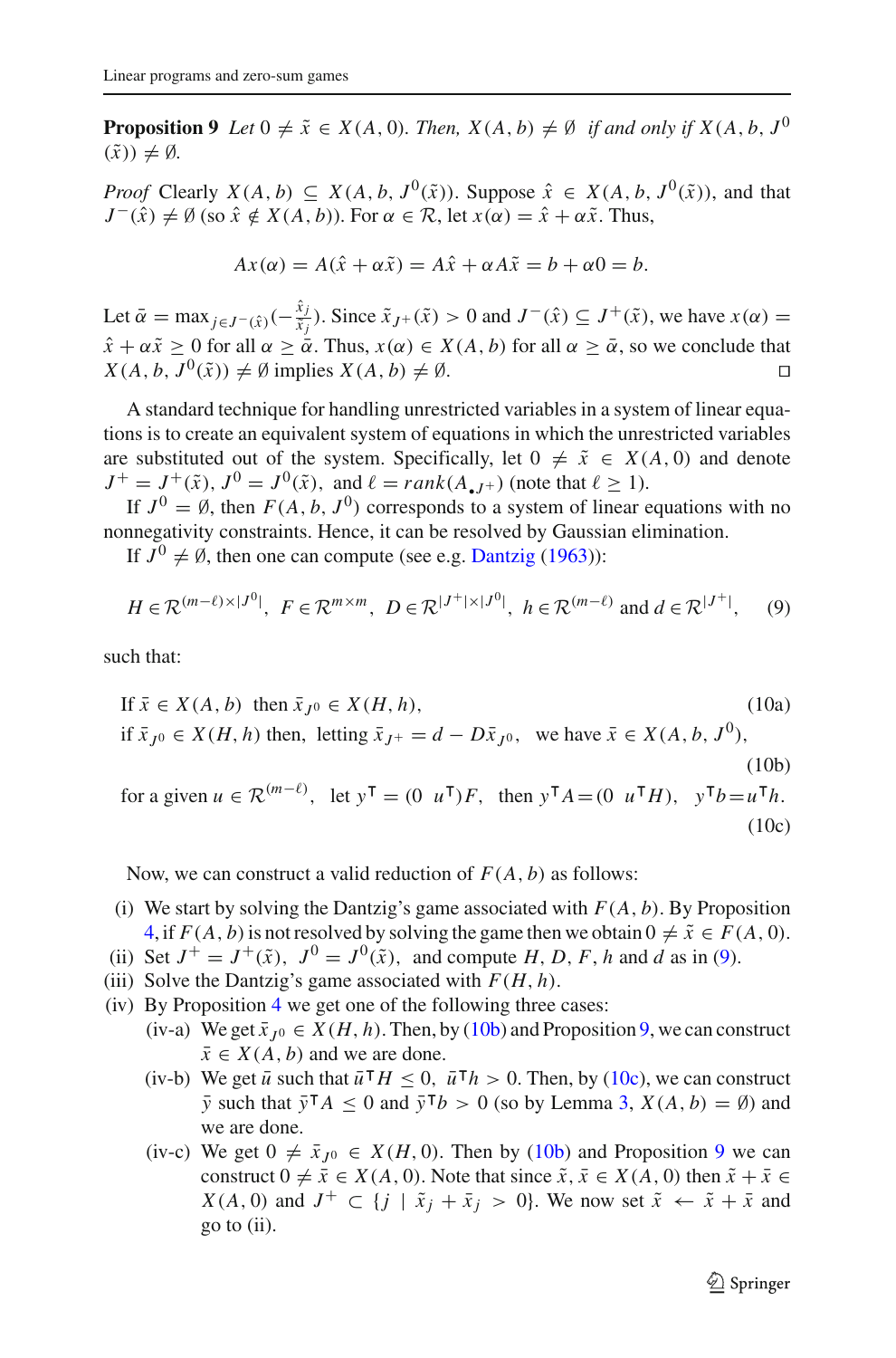Since, by step iv-c,  $|J^+|$  is monotonically increasing at each step without a resolution of  $F(A, b)$ , this process terminates in at most *n* steps. The main computation of the reduction (step ii) can be carried out by Gaussian elimination within a time polynomial in *n*, where for rational data, all the numbers generated during the reduction are bounded above by a polynomial function of the problem's size. The rest of the calculations used in the reduction involve manipulating (adding, multiplying, decomposing) matrices whose number of entries is bounded above by  $n^2$ , and, for rational data, all numbers are bounded above by a polynomial function of the problem's size. All these manipulations can be performed within a time polynomial in *n*. If one can perform the required matrix manipulations with real numbers, then the reduction is applicable to LF problems with real data. Thus, if the game solver used in the reduction is applicable to payoff matrices composed of real numbers, a discovery of a strongly polynomial algorithm for solving zero-sum games in real numbers would imply the existence of a strongly polynomial algorithm for solving LP problems in real numbers. Note that the reduction presented in Subsect. [3.1](#page-5-0) implies that a discovery of a strongly polynomial algorithm for solving zero-sum games could be applied only for LP problems with algebraic numbers.

Finally, we note that the reduction presented in this section provides a proof of Farkas' Lemma (Theorem [5\)](#page-4-1). Specifically, according to the reduction we conclude either with  $\bar{x} \in X(A, b)$  (step iv-a) or with  $\bar{y}$  such that  $\bar{y}^\mathsf{T} A \leq 0$ ,  $\bar{y}^\mathsf{T} b > 0$  (step iv-b), which considering Lemma [3,](#page-2-0) completes the proof of Theorem [5.](#page-4-1) In the next section we provide a more direct proof of Farkas' Lemma.

#### <span id="page-9-0"></span>**4 From the minimax theorem to Farkas' lemma**

As discussed in the introduction, while the Minimax Theorem easily and directly follows from Farkas' Lemma, this is not the case when going in the other direction. In this section we show that the Minimax Theorem is essentially equivalent to Villes' Theorem, a well known homogenous variant of Farkas' Lemma. We then prove Farkas' Lemma from Villes' Theorem by way of Tucker's Theorem, another well known variant of Farkas' Lemma. We start by stating the Minimax Theorem as applied to a general zero-sum game (rather than to a symmetric zero-sum game as in Theorem [1\)](#page-1-2).

<span id="page-9-1"></span>**Theorem 10 (**Minimax Theorem—general zero-sum game) *Given B*  $\in \mathbb{R}^{m \times d}$ *, and denoting*  $S(n) = \{s \in \mathbb{R}^n \mid e^{\mathsf{T}} s = 1, s \ge 0\}$ *,* 

$$
\max_{x \in S(d)} \min_{y \in S(m)} y^{\mathsf{T}} Bx = \min_{y \in S(m)} \max_{x \in S(d)} y^{\mathsf{T}} Bx \tag{11}
$$

<span id="page-9-2"></span>Next, we show that the well known Ville's Theorem [Ville](#page-12-7) [\(1938](#page-12-7)) is a direct corollary of the Minimax Theorem as stated above. For  $B \in \mathbb{R}^{m \times d}$  let

$$
X_V(B) = \{x \mid Bx \ge 0, 0 \ne x \ge 0\}, \qquad Y_V(B) = \{y \mid y^\mathsf{T} B < 0, y \ge 0\}.
$$

<span id="page-9-3"></span>**Theorem 11** (Ville's Theorem)  $X_V(B) \neq \emptyset$  *if and only if*  $Y_V(B) = \emptyset$ *.*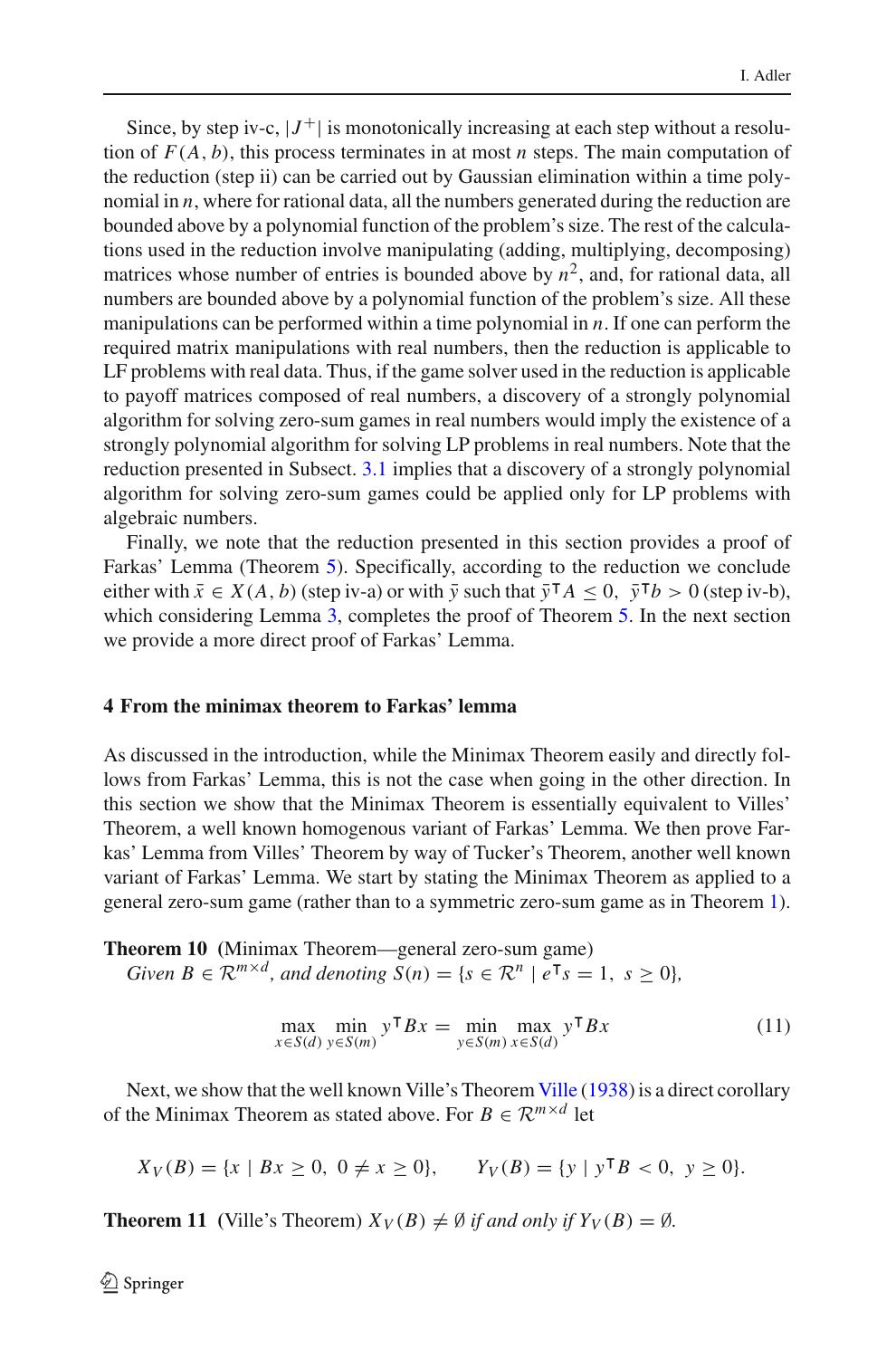*Proof* Suppose  $\bar{x} \in X_V(B)$ , and  $\bar{y} \in Y_V(B)$ , then

$$
0 \leq \bar{y}^{\mathsf{T}}(B\bar{x}) = (\bar{y}^{\mathsf{T}}B)\bar{x} < 0,
$$

a contradiction. On the other hand, applying Theorem [10,](#page-9-1) we have that either the lefthand-side of  $(11)$  is greater or equal to zero, or the right-hand-side of  $(11)$  is negative. In the former  $X_V(B) \neq \emptyset$ , while in the latter  $Y_V(B) \neq \emptyset$ .

*Remark* One can also prove the Minimax Theorem (as presented in Theorem [10\)](#page-9-1) as a direct corollary of Ville's Theorem. In fact, von Neumann and Morgenstern in their seminal book on game theory [von Neumann and Morgenstern](#page-12-11) [\(1944\)](#page-12-11), use Ville's Theorem as the main step in proving the Minimax Theorem for zero-sum games. Thus, in a sense, Ville's Theorem is a "natural equivalent" theorem to the Minimax Theorem.

Given the preceding theorem, a natural next step is to prove Farkas' Lemma directly from Ville's Theorem. While many publications discuss Villes's Theorem as a byproduct of Farkas' Lemma, there seems to be no discussion about deriving Farkas' Lemma directly from Ville's Theorem. This is not surprising as it is not clear how to "de-homogenize" the inequalities in  $X_V(B)$ . In the following we show that indeed it is possible to derive Farkas' Lemma from Ville's Theorem by way of two other classical results regarding alternative systems of linear inequalities and equations, which are known as Gordan's and Tucker's Theorems. We first introduce Gordan's Theorem [Gordan](#page-12-12) [\(1873](#page-12-12)) which is actually Ville's Theorem formulated in standard form where  $X_V(B)$  is replaced by

$$
X_G(A) = \{x \mid Ax = 0, \ 0 \neq x \ge 0\}.
$$

Expressing  $Ax = 0$  as  $Ax \ge 0$ ,  $-e^{\mathsf{T}}Ax \ge 0$ ; setting  $B = \begin{pmatrix} A & A \\ A & B \end{pmatrix}$  $-e<sup>T</sup>A$  , defining  $Y_G(A) = \{y \mid y^\mathsf{T} A < 0\}$ , and applying Theorem [11,](#page-9-3) we get:

<span id="page-10-0"></span>**Theorem 12** (Gordan's Theorem)  $X_G(A) \neq \emptyset$  *if and only if*  $Y_G(A) = \emptyset$ *.* 

As discussed throughout the LP literature, the following theorem, which is known as Tucker's Theorem [Tucker](#page-12-13) [\(1956\)](#page-12-13), plays a major role in proving many variants of Farkas' Lemma. Next, we show that Tucker's Theorem can be proved directly from Gordan's Theorem. For  $A \in \mathbb{R}^{m \times n}$ , let

 $X_T(A) = \{x \mid Ax = 0, x \ge 0\}, \quad Y_T(A) = \{y \mid y^\mathsf{T} A \le 0\}.$ 

<span id="page-10-1"></span>**Theorem 13** (Tucker Theorem) *There exist*  $\bar{x}$ ,  $\bar{y}$  such that

$$
\bar{x} \in X_T(A), \ \bar{y} \in Y_T(A), \text{ and } \bar{x} - A^T \bar{y} > 0.
$$

*Proof* Let  $\{J^+, J^0\}$  be a partition of  $\{1, \ldots, n\}$  where

 $J^+ = \{ i \mid x_i > 0 \text{ for at least one } x \in X_T(A) \}.$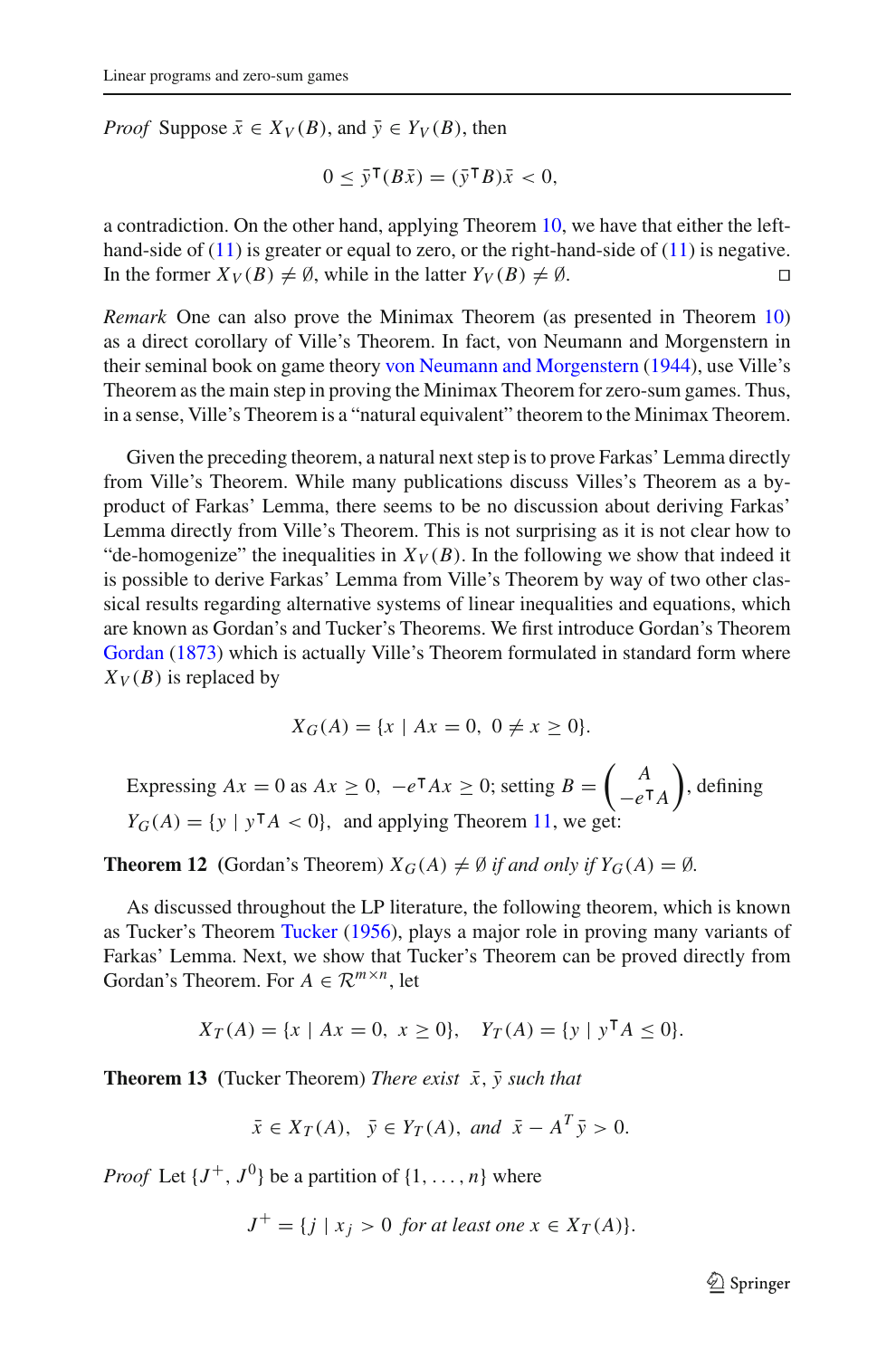If  $J^+ = \emptyset$ , then  $X_T(A) = \{0\}$  which implies that  $X_G(A) = \emptyset$ , so by Theorem [12](#page-10-0) there exists  $\bar{y} \in Y_G(A)$ . Thus  $\bar{x} = 0$ , together with  $\bar{y}$ , satisfy the theorem. Hence, we assume  $J^+ \neq \emptyset$ . Now, for each  $j \in J^+$ , let  $\bar{x}^j \in X_T(A)$  be such that  $\bar{x}^j_j > 0$  and let

$$
\bar{x} = \sum_{j \in J^+} \bar{x}^j.
$$

Since  $A\bar{x} = A(\sum_{j \in J^+} \bar{x}^j) = \sum_{j \in J^+} A\bar{x}^j = 0$  and since  $\bar{x} = \sum_{j \in J^+} \bar{x}^j \ge 0$ , we have that  $\bar{x} \in X_T(A)$  and  $J^+(\bar{x}) = J^+$ . If  $J^0 = \emptyset$ , then  $\bar{x}$ ,  $\bar{y} = 0$  satisfy the theorem, so we assume  $J^0 \neq \emptyset$ . By the definition of  $J^+$ ,

$$
\{x \mid Ax = 0, \ x \ge 0, \ x_{J^0} \ne 0\} = \emptyset. \tag{12}
$$

<span id="page-11-0"></span>Using the construction in [\(9\)](#page-8-0) and [\(10a–10b\)](#page-8-1), we have that [\(12\)](#page-11-0) is true if and only if

$$
\{x_{J^0} \mid Hx_{J^0} = 0, \ 0 \neq x_{J^0} \ge 0\} = \emptyset. \tag{13}
$$

Thus, by Theorem [12,](#page-10-0) there exist  $\bar{u}$  such that  $\bar{u}$ <sup>T</sup> $H < 0$ , which, by [\(10c\)](#page-8-1), implies the existence of  $\bar{y}$  such that  $\bar{y}^{\mathsf{T}}A = (0 \quad \bar{u}^{\mathsf{T}}H)$ , so  $\bar{y} \in Y_T(A)$  with  $\bar{y}^{\mathsf{T}}A_{\bullet}J^+ = 0$  and  $\bar{y}^{\mathsf{T}} A_{\bullet} j^0$  < 0. However, since  $\bar{x} \in X_T(A)$  where  $\bar{x}_{J^+} > 0$ ,  $\bar{x}_{J^0} = 0$ , we have that  $\bar{x} - A^{\dagger} \bar{y} > 0$ , which completes the proof.

Finally, we show that Farkas' Lemma can be proved directly from Theorem [13,](#page-10-1) completing the task of deriving it from the Minimax Theorem.

<span id="page-11-1"></span>*Proof of Theorem [5](#page-4-1) (*Farkas' Lemma) . Consider the system of inequalities

$$
(A - b) \binom{x}{t} = 0, \binom{x}{t} \ge \binom{0}{0}, \tag{14}
$$

and

$$
y^{\mathsf{T}}(A - b) \leq (0 \ 0). \tag{15}
$$

<span id="page-11-2"></span>By Theorem [13](#page-10-1) there exist  $\bar{x}$ ,  $\bar{t}$  satisfying [\(14\)](#page-11-1) and  $\bar{y}$  satisfying [\(15\)](#page-11-2) such that

$$
\left(\frac{\bar{x}}{\bar{t}}\right) + \left(\frac{-A^{\mathsf{T}}\bar{y}}{b^{\mathsf{T}}\bar{y}}\right) > \left(\begin{matrix}0\\0\end{matrix}\right),\,
$$

so

$$
A\bar{x} = b\bar{t}, \quad \bar{x} \ge 0, \quad \bar{t} \ge 0, \quad \bar{y}^\mathsf{T} A \le 0, \quad \bar{y}^\mathsf{T} \bar{b} \ge 0, \quad \text{and} \quad \bar{t} + \bar{y}^\mathsf{T} b > 0.
$$

Thus, we conclude that either  $\bar{t} > 0$ , implying  $\bar{x}\bar{t}^{-1} \in X(A, b)$ , or  $\bar{y}^{\mathsf{T}}b > 0$ , implying  $\bar{y} \in Y(A, b)$ . Combining this with Lemma [3](#page-2-0) complete the proof.